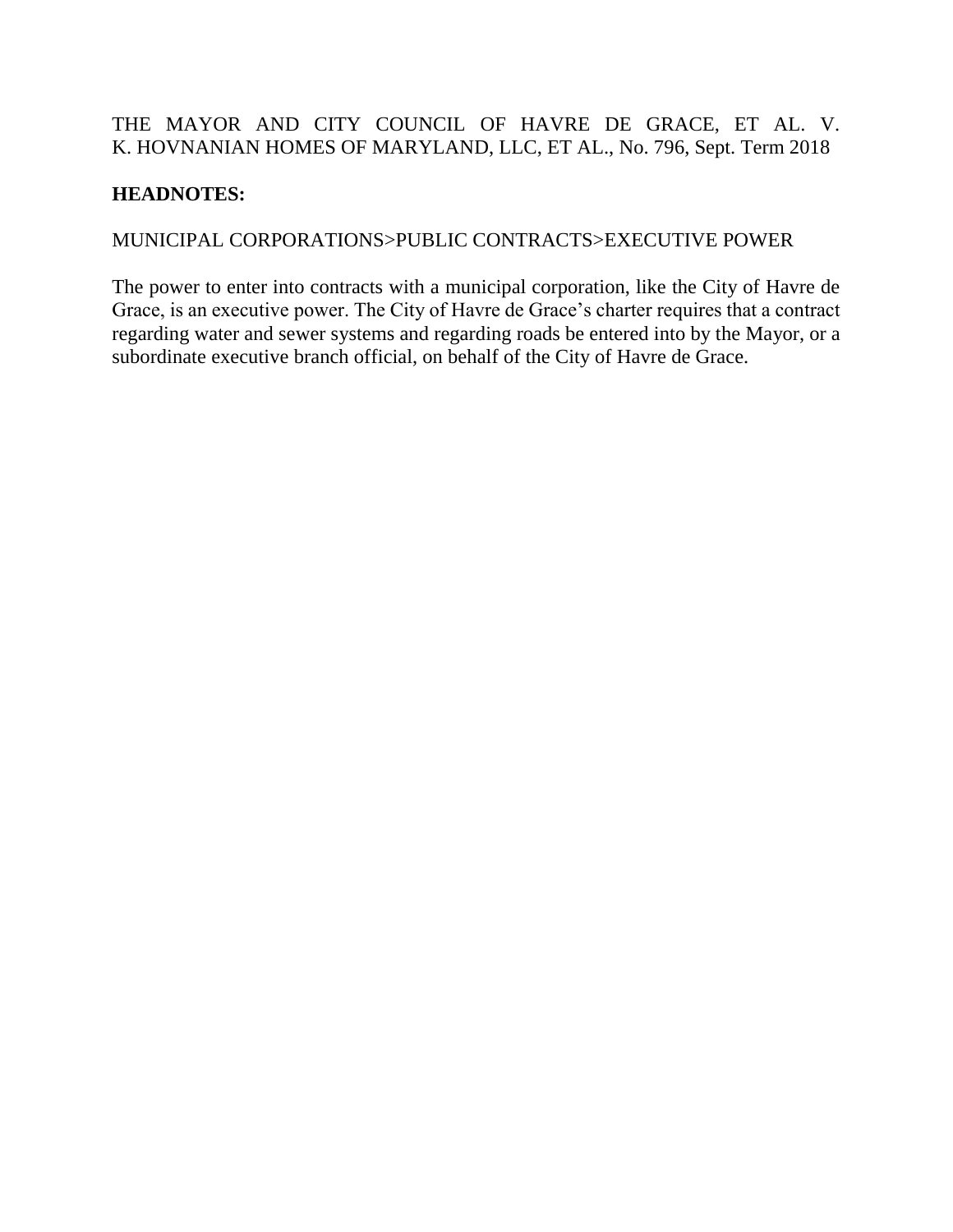Circuit Court for Harford County Case No. 12-C-12-3214 OC

#### REPORTED

### IN THE COURT OF SPECIAL APPEALS

#### OF MARYLAND

No. 796

September Term, 2018

\_\_\_\_\_\_\_\_\_\_\_\_\_\_\_\_\_\_\_\_\_\_\_\_\_\_\_\_\_\_\_\_\_\_\_\_\_\_

### THE MAYOR AND CITY COUNCIL OF HAVRE DE GRACE, ET AL.

v.

# K. HOVNANIAN HOMES OF MARYLAND, LLC, ET AL.

\_\_\_\_\_\_\_\_\_\_\_\_\_\_\_\_\_\_\_\_\_\_\_\_\_\_\_\_\_\_\_\_\_\_\_\_\_\_

Friedman, Shaw Geter, Zarnoch, Robert A. (Senior Judge, Specially Assigned),

JJ. \_\_\_\_\_\_\_\_\_\_\_\_\_\_\_\_\_\_\_\_\_\_\_\_\_\_\_\_\_\_\_\_\_\_\_\_\_\_

Opinion by Friedman, J. \_\_\_\_\_\_\_\_\_\_\_\_\_\_\_\_\_\_\_\_\_\_\_\_\_\_\_\_\_\_\_\_\_\_\_\_\_\_

Filed: May 1, 2020

Pursuant to Maryland Uniform Electronic Legal Materials Act (§§ 10-1601 et seq. of the State Government Article) this document is authentic.

Suzanne Johnson 2020-05-01 14:47-04:00

Suzanne C. Johnson, Clerk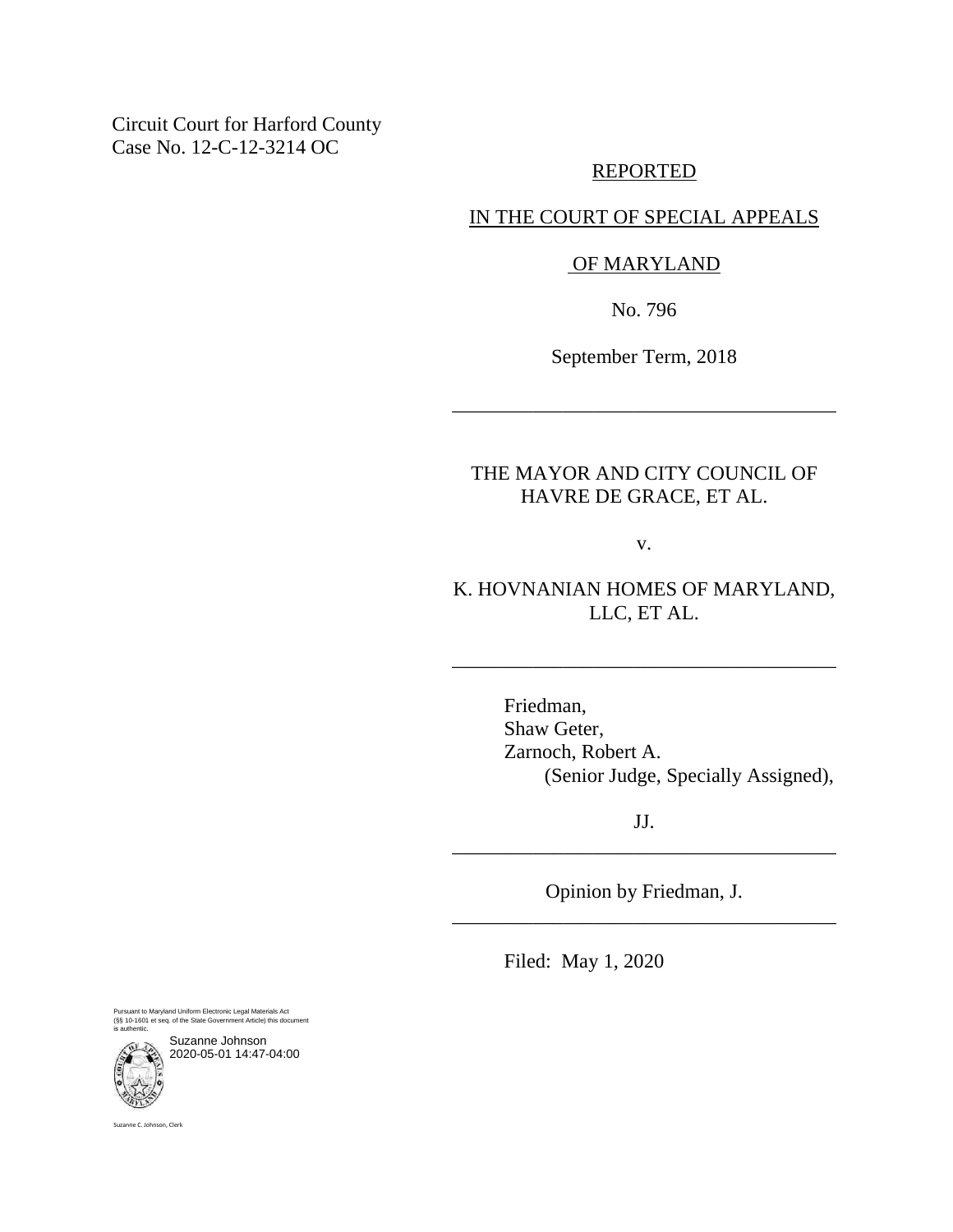K. Hovnanian Homes of Maryland, LLC ("K. Hovnanian") proposed to enter into a recoupment agreement with the City of Havre de Grace by which K. Hovnanian would build the infrastructure necessary to the development of its parcel and to the development of two adjoining parcels. Under the proposed recoupment agreement, the City would reimburse K. Hovnanian for the infrastructure improvements attributable to the adjoining parcels when the lots within those adjoining parcels were sold to the eventual homeowners. The infrastructure that K. Hovnanian proposed to build fell into two categories: (1) water and sewer lines; and (2) roads. The City's legislative branch—the City Council—approved the recoupment agreement, but the City's executive branch—led by the Mayor—did not. The City claims that the recoupment agreement was not properly entered into and is, therefore, not a binding agreement. K. Hovnanian, however, seeks to have us enforce the recoupment agreement, despite the Mayor's refusal to approve it. Thus, the essential questions are how the City enters into contracts to provide these two categories of infrastructure improvements and whether, in this instance, it did.

### **FACTS**<sup>1</sup>

K. Hovnanian and the City of Havre de Grace's relationship began in 2005 and revolves around 134 acres of farmland that was subdivided into three parcels—Parcels 1, 2, and 3. Of the three, only Parcel 1 had direct access to public roads. As a result, a Public

 $1$  These facts are condensed from our previous unreported opinion in this case: *K. Hovnanian Homes of Maryland, LLC, et al. v. The Mayor & City Council of Havre de Grace, et al.*, No. 1214, Sept. Term 2015, 2017 WL 5054229 (Md. Ct. Spec. App. Nov. 3, 2017).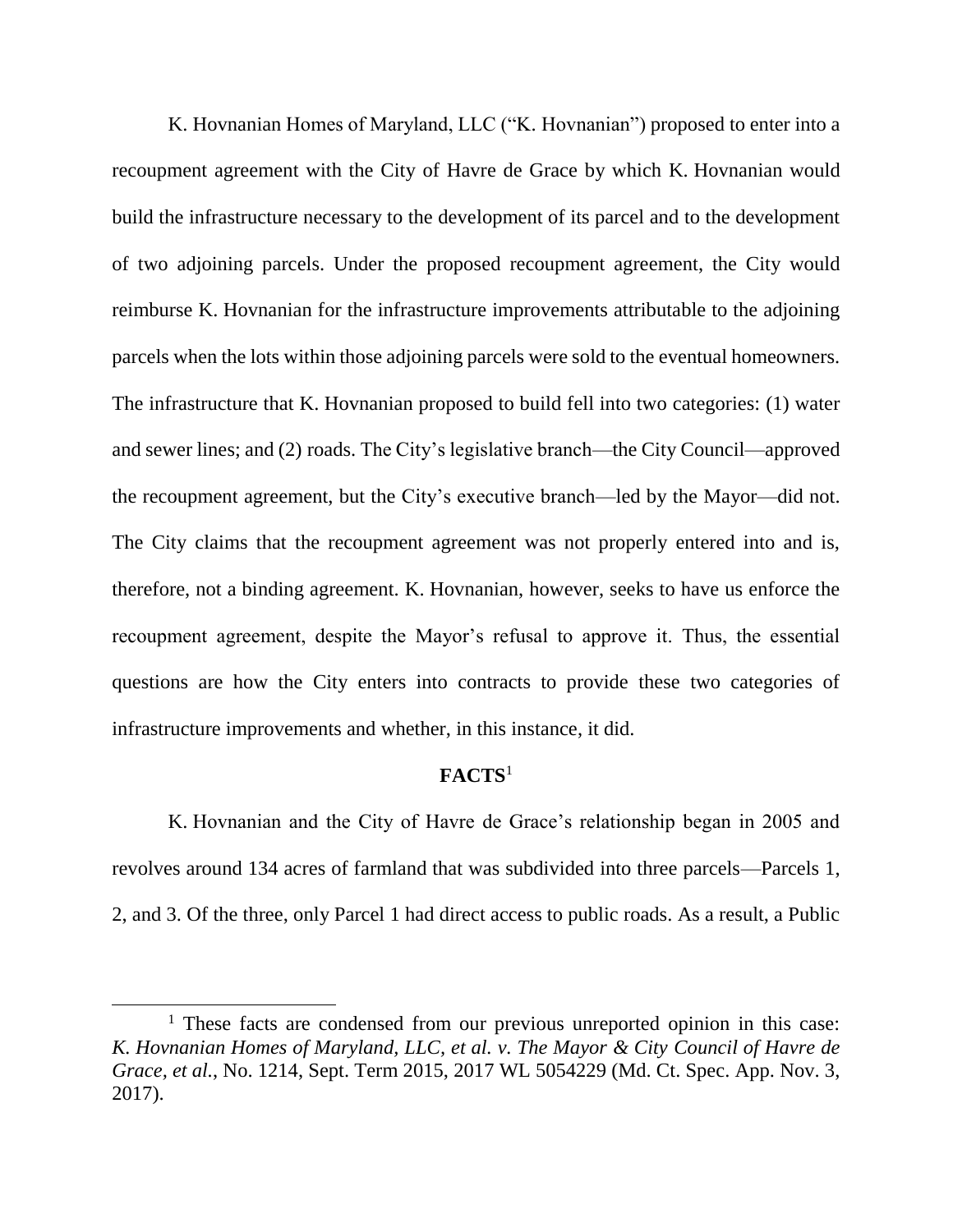Works Agreement was entered into, which contemplated infrastructure improvements by K. Hovnanian on Parcel 1. Because the improvements would ultimately provide roadway access and utility connections for future homeowners of Parcels 2 and 3, the City and K. Hovnanian began negotiations to allow K. Hovnanian to recoup a portion of the infrastructure costs from owners of lots in Parcels 2 and 3.

K. Hovnanian sent a proposed recoupment agreement to the City in September 2010 stating that the "Phase 1 infrastructure" completed by K. Hovnanian, including the "installation of access and emergency roads, water and sewer lines, and storm water management ponds," would benefit Parcels 2 and 3. K. Hovnanian agreed to construct and dedicate public access roads to Parcels 2 and 3 and permit connections to the water and sewer utilities and the use of the storm water management facilities in Parcel 1, upon "acknowledg[ment]" from the City that it would be "inequitable to impose all such costs on [K. Hovnanian]." The agreement further conditioned that the City would "impose and collect the recoupment fee … from the owner(s) of Parcels 2 and 3 at the same time a building permit application for new construction ... is submitted" and that "[n]o property … [would] be allowed to utilize the Phase 1 Infrastructure unless the applicable recoupment fee … is first paid to the city."

On October 4, 2010, the proposed recoupment agreement was presented to the City Council, which approved it by a unanimous vote. The last paragraph of the agreement was then modified to read:

> The City Council of Havre de Grace has approved this Recoupment Agreement, and authorized the Mayor to sign the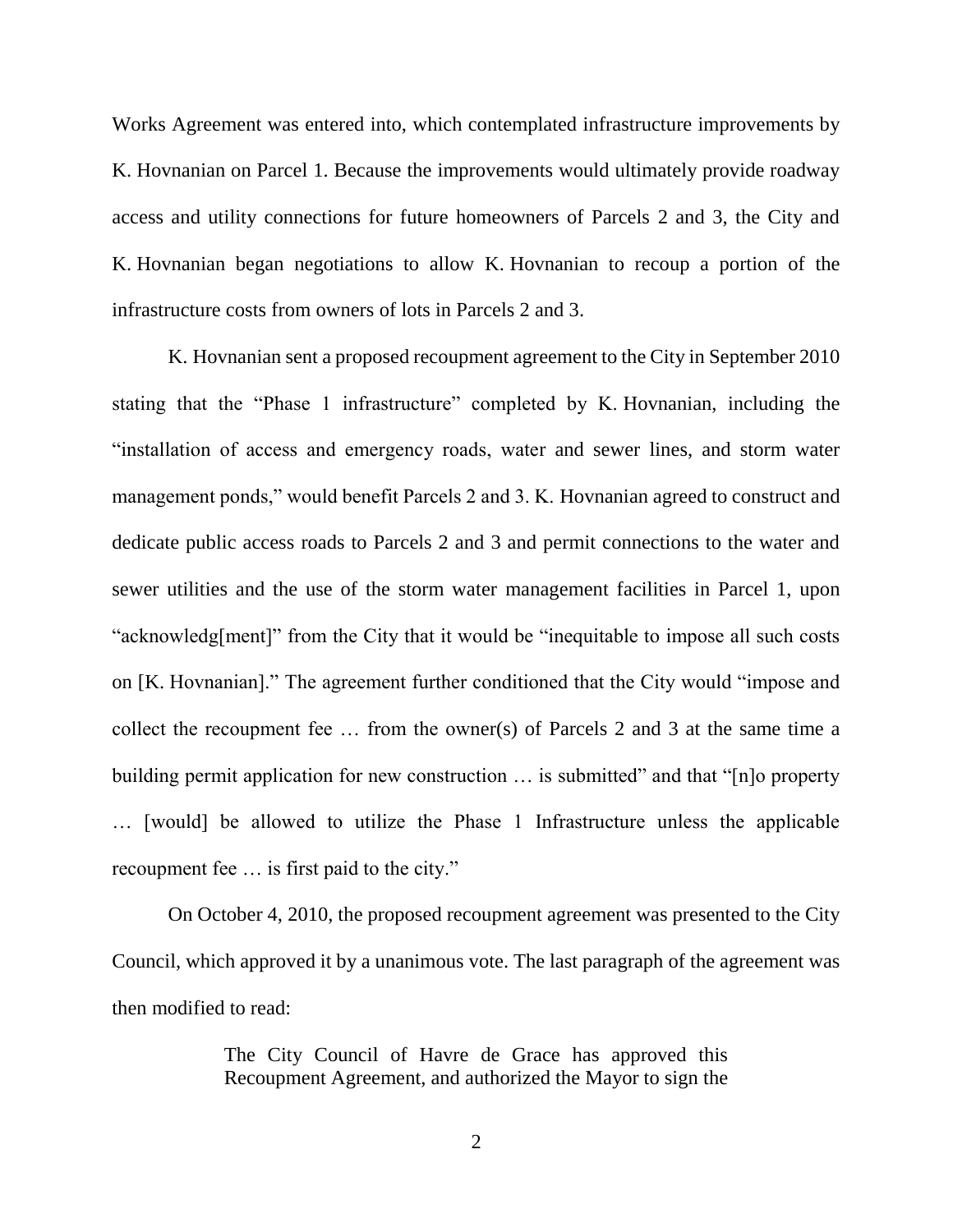Agreement, by affirmative vote at the meeting of the City Council on October 4, 2010.

Despite the City Council's unanimous approval, the Mayor declined to sign the recoupment agreement. Following the City Council's approval, residential lots were developed on Parcel 3 and building permits were issued but the City did not collect the recoupment fees.

### **PROCEDURAL HISTORY**

K. Hovnanian filed a complaint against the City in the Circuit Court for Harford County to compel the execution and recordation of the recoupment agreement. K. Hovnanian's theory of the case was that the parties had sufficiently executed the recoupment agreement and were bound by it. The circuit court disagreed and granted summary judgment to the City under the theory that the recoupment agreement was to have been approved through the City's legislative process—via ordinance or resolution—and that process was incomplete without the Mayor's approval*.* We vacated, noting that the circuit court's findings were inconsistent with the Charter provisions. 2

On remand, the parties once again filed cross-motions for summary judgment. This time the circuit court declared that the recoupment agreement was a binding and enforceable contract solely upon the City Council's approval. The City appealed.

<sup>&</sup>lt;sup>2</sup> This Court, in reviewing only the grounds relied upon by the circuit court in granting summary judgment, held that neither of the Charter sections relied upon by the circuit court (§§ 19, 34) expressly required the Mayor's signature.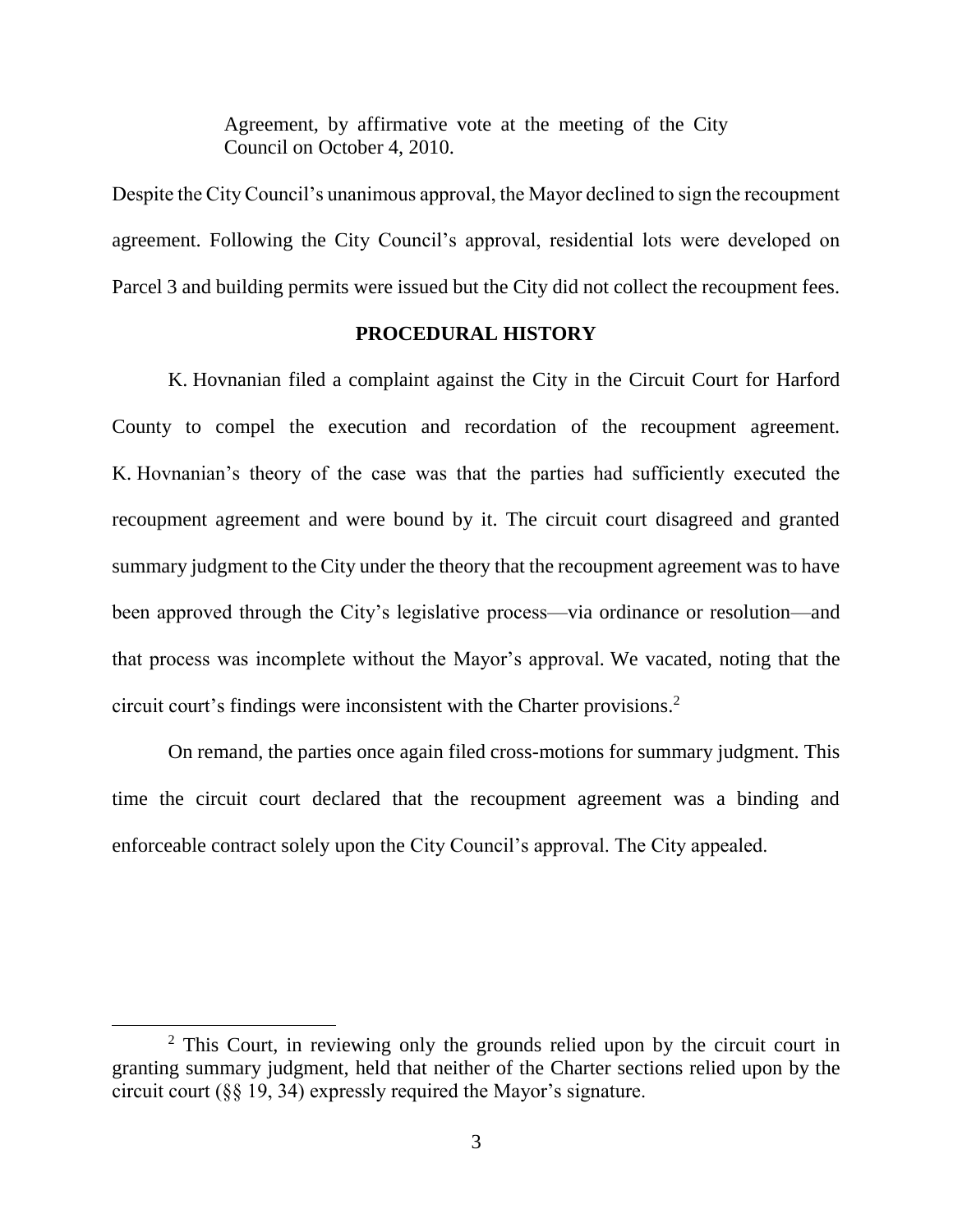#### **BACKGROUND**

#### **I. HAVRE DE GRACE CHARTER GENERALLY**<sup>3</sup>

 $\overline{a}$ 

Havre de Grace, having been incorporated in 1785, is one of the oldest cities in Maryland.<sup>4</sup> MARYLAND MUNICIPAL LEAGUE, MARYLAND'S 157: THE INCORPORATED CITIES AND TOWNS 166 (Linda M. Burrell, ed. 2000). The Havre de Grace City Charter creates a Mayor and City Council form of government, Charter, § 2, with all elected officials serving two-year terms. Charter, §§ 17; 22(A). The Mayor is the chief executive officer and supervises the City, its employees, and its property. Charter, § 18. The Mayor is responsible for seeing that the laws of the City are faithfully executed. Charter, § 18(B). The Charter also identifies seven municipal agency heads, each of whom are appointed by the Mayor and who serve subject to the Mayor's approval: the Director of Administration, Charter, §§ 46-48; the City Attorney, Charter, § 49; the Chief of Police, Charter, §§ 50-52; the Director of Public Works, Charter, §§ 62-63; the Director of Planning, Charter, §§ 79- 80; the Director of Finance, Charter, §§ 81-82; and the Director of Economic Development, Charter, §§ 83-84.

<sup>&</sup>lt;sup>3</sup> The City of Havre de Grace Charter can be found at https://ecode360.com/9065514 [https://perma.cc/8UA2-KBW5].

<sup>&</sup>lt;sup>4</sup> Havre de Grace's charter predates the adoption of Article XI-E of the Maryland Constitution but is now governed by it. Under Article XI-E, municipalities are "recognized equally under state law" and are granted the power to legislate on matters of local concern and their government. MARYLAND'S 157: THE INCORPORATED CITIES AND TOWNS 3, 6-7 (Linda M. Burrell, ed. 2000); *see* Art. XI-E, § 1 (stating that "the General Assembly shall act in relation to the incorporation, organization, government, or affairs of any such municipal corporation only by general laws which shall in their terms and in their effect apply alike to all municipal corporations").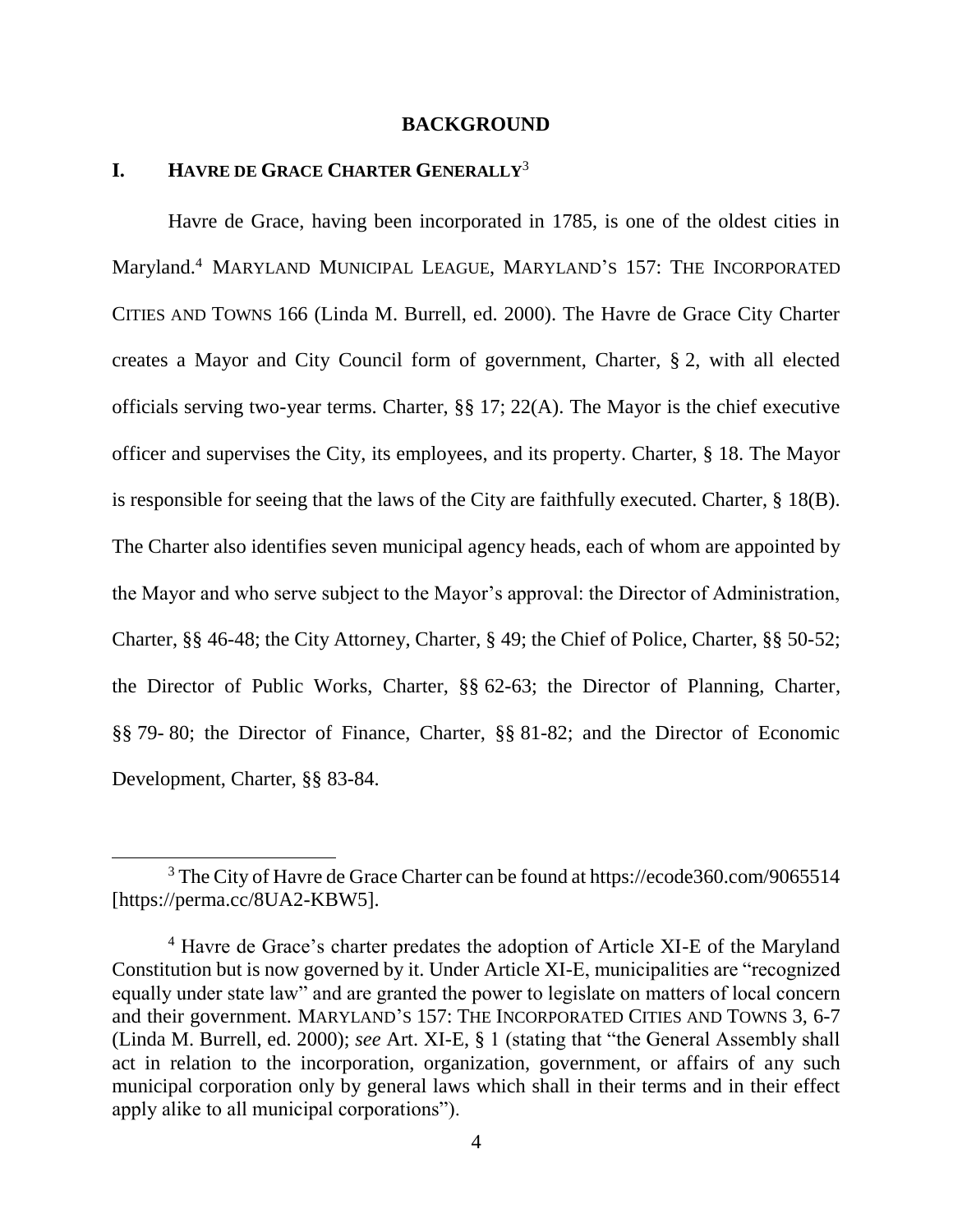The City's legislative branch is its City Council, which is made up of six members. Charter, § 21. The City Council may legislate on a broad variety of topics regarding municipal government. Charter, § 33 ("The City Council shall have power to pass all ordinances and resolutions, not contrary to the laws and Constitution of the United States and the State of Maryland, as [it] may deem necessary for good government and benefit of the City."); § 34. Ordinances passed by the City Council can be approved or vetoed by the Mayor and a mayoral veto may be overridden. Charter, § 19 (setting up procedure for passing ordinances and resolutions, procedure for veto, and procedure for veto override).

The Havre de Grace City Charter is typical of a strong mayor system and emphasizes the separation of legislative and executive powers. *See* MARYLAND'S 157: THE INCORPORATED CITIES AND TOWNS 9 (describing the characteristics of a strong Mayor/Council form of government); *see also* H. George Frederickson et al., *The Changing Structure of American Cities: A Study of the Diffusion of Innovation*, 64 PUB. ADMIN. REV. 320, 326 (2004) ("Patterns of political separation of powers and checks and balances usually accompany the trend toward enhanced mayoral powers between the mayor and the council."). Under this government structure, the Mayor is "separate from the council" and is the Chief Executive Officer of the administrative branch, while the City Council serves as the legislative body with "power to pass and create resolutions and ordinances." MARYLAND'S 157: THE INCORPORATED CITIES AND TOWNS 9; Charter, § 34(A). *See also* DON L. BOWEN & ROBERT S. FRIEDMAN, LOCAL GOVERNMENT IN MARYLAND 59-62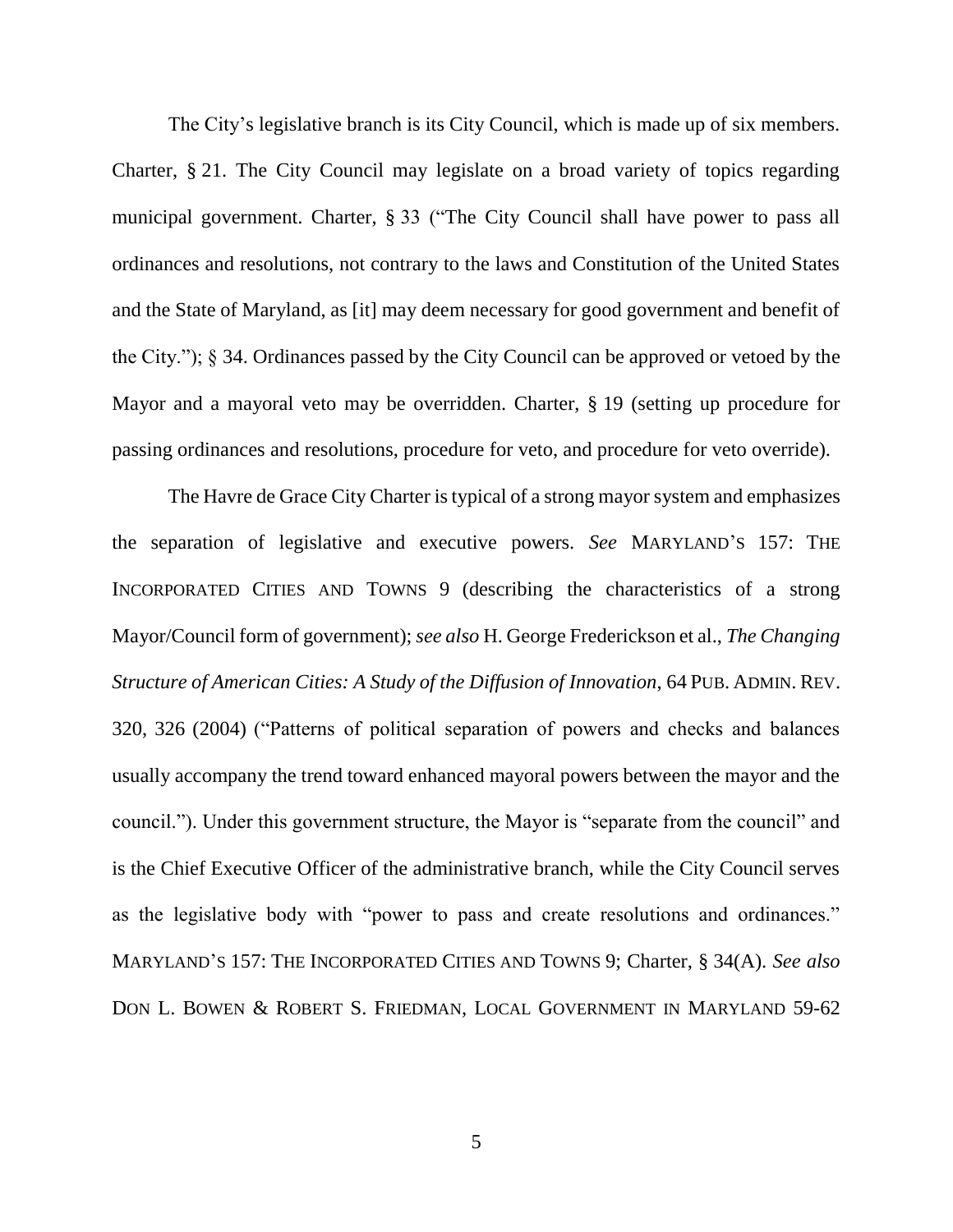(1955) ("Characteristic of the mayor and council form is the separation of power and coordinate status of legislative and executive departments.").<sup>5</sup>

### **II. CHARTER PROVISIONS RELATED TO WATER AND SEWER LINES**

The Havre de Grace City Charter contains several provisions specifically governing water and sewer lines. First, § 68 of the Charter gives the City general powers over the construction, operation, and maintenance of the sewer and water system:

The City shall have the power to:

- A. Construct, operate[,] and maintain a water system and water plant.
- B. Construct, operate[,] and maintain a sanitary sewerage system and a sewage treatment plant.
- C. Construct, operate[,] and maintain a stormwater drainage system and stormwater sewers.
- D. Construct, maintain, reconstruct, enlarge, alter, repair, improve, or dispose of all parts, installations, and structures of the above plants and systems.
- E. Have surveys, plans, specifications[,] and estimates made for any of the above plants and systems or parts thereof or the extension thereof.

<sup>&</sup>lt;sup>5</sup> There are a few ways in which the Havre de Grace City Charter involves the Mayor in the legislative process, including: setting city council agendas, presiding over city council meetings, and voting to break council ties, Charter § 18(A); approving (or vetoing) Ordinances, Charter, § 19, and preparing and introducing the annual budget, Charter, § 37. These important incursions by the executive on the legislative branch do not undermine the fundamental point that the Charter creates a separation of powers. *See generally Judy v. Schaefer*, 331 Md. 239, 261-64 (1993) (holding that Governor's involvement in State budget process does not violate State separation of powers).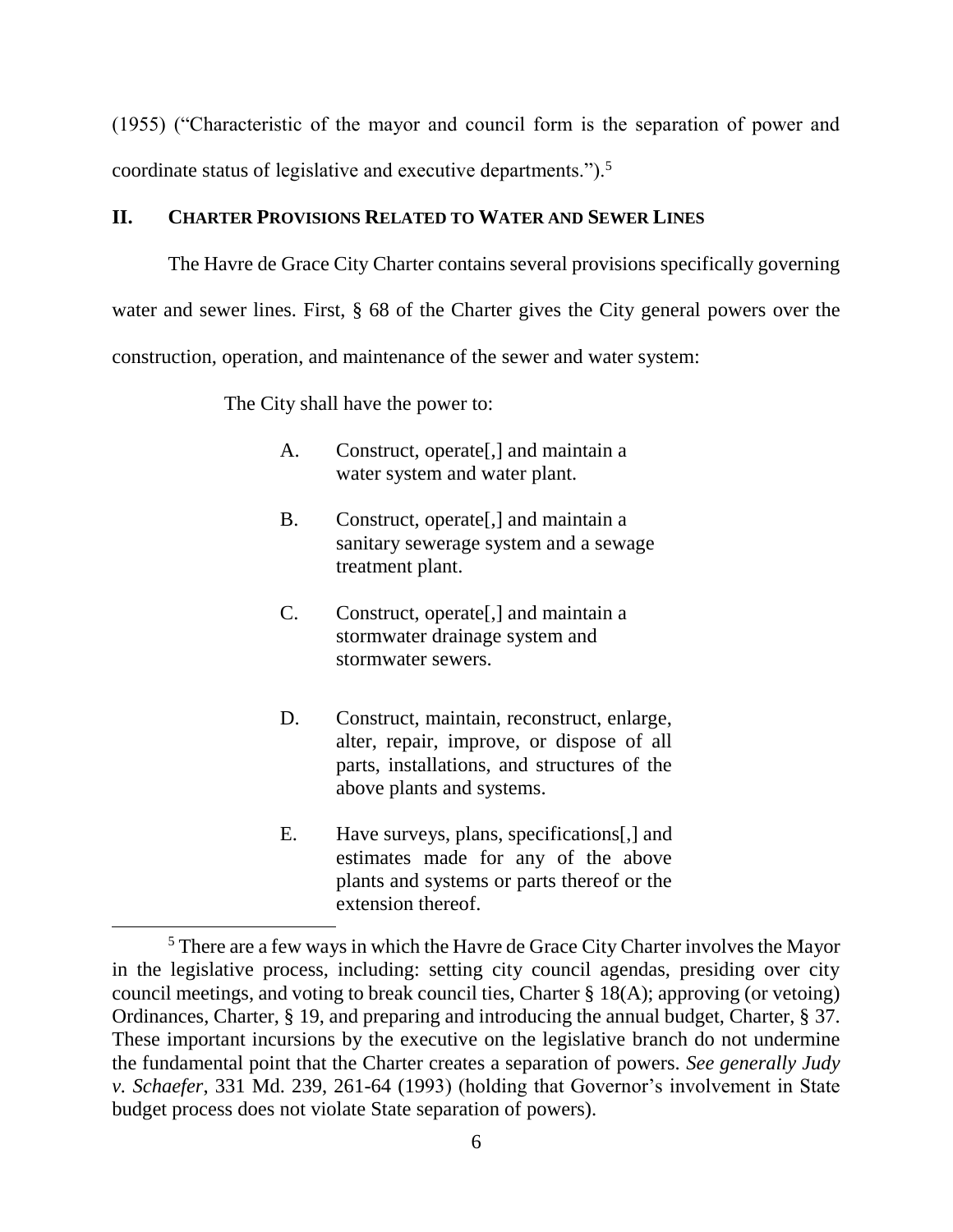F. Do all things it deems necessary for the efficient operation and maintenance of the above plants and systems.

Charter, § 68. Section 69 of the Charter gives the City the power to "extend its water or sewerage systems beyond the City limits."<sup>6</sup> We think it is reasonably plain that when the Charter uses the phrase "sewerage systems" in  $\S$  69 it is including both the sanitary sewer system of § 68(B) and the stormwater sewer system of § 68(C). Moreover, the Charter authorizes the City Council to pass legislation regarding "sewers and sewer service" and "water service." Charter, §§ 33; 34(A). This legislative power, however, is "not to be construed as limiting the powers of the City to the subjects mentioned or requiring that the City pass or create resolutions or ordinances concerning" the subjects mentioned in § 34(A). Charter, § 34(B). Suffice it to say, the City has plenary powers with respect to its water and sewer systems.

The critical section for our present purposes, however is § 70, which provides in full:

> The Mayor and City Council may enact Ordinances providing for the regulations and control of waters and sewers. In addition, the Mayor and City Council may enter into contracts for the purpose of providing water and sewer services to new service areas. Such contracts may provide for advance payment of capital cost recovery charges, the construction of capital improvements to water and sewer facilities, and for crediting such advance payments and the value of such capital improvements to capital cost recovery charges which become payable in the future.

<sup>6</sup> Pursuant to Resolution No. 244, passed by the City Council in 2004, the City annexed the K. Hovnanian property and enlarged the boundaries of the City to include the annexed property.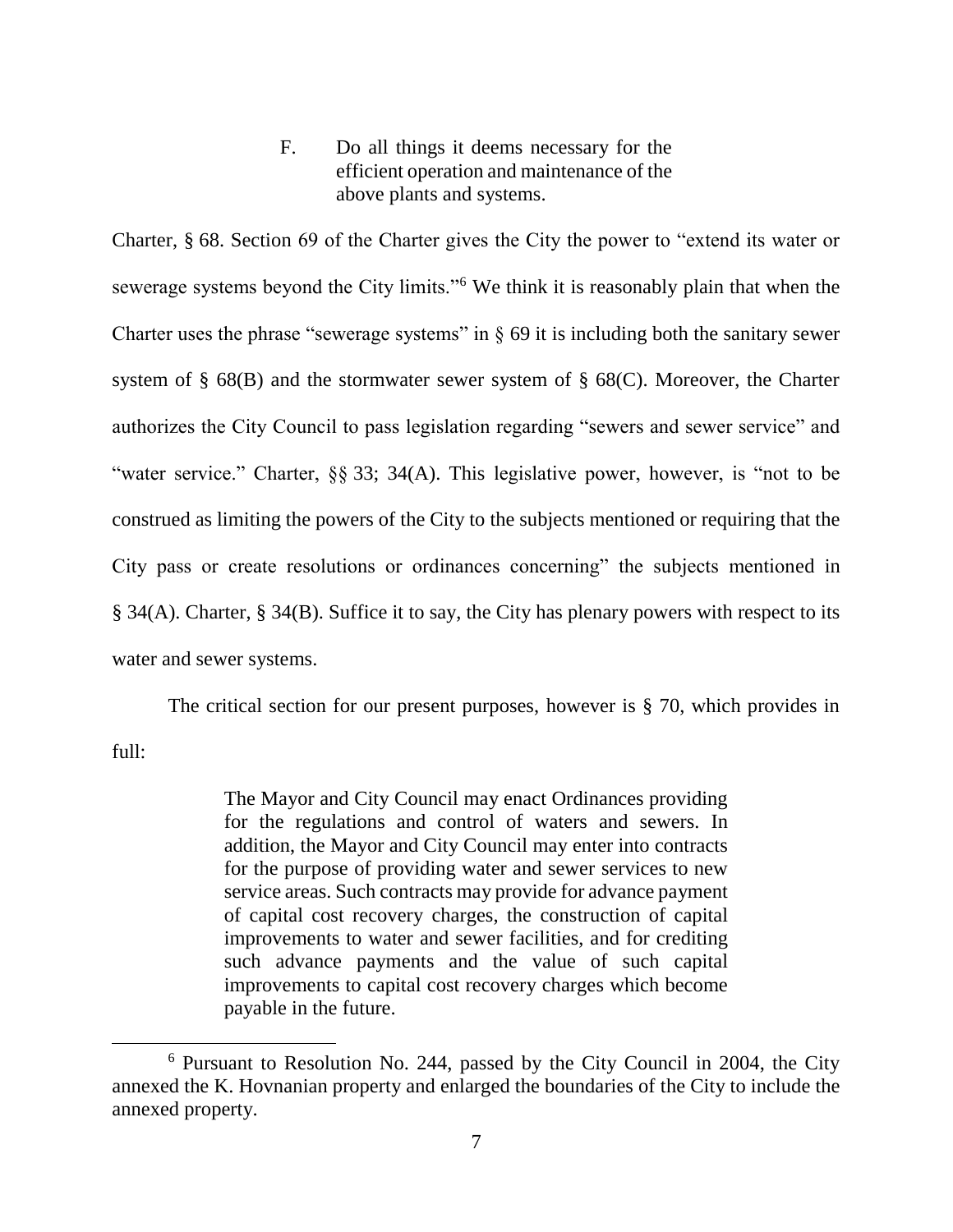Charter, § 70. Our goal is to understand and effectuate the intention of the framers of this provision. *Blackstone v. Sharma*, 461 Md. 87, 113-14 (2018) (discussing statutory interpretation generally); *see O'Connor v. Baltimore Cty.*, 382 Md. 102, 113 (2004) (holding that "[l]ocal ordinances and charters are interpreted under the same canons of construction that apply to the interpretation of statutes"). We begin by noting that the phrase "Mayor and City Council," appears twice in this section and is a defined term in the Charter, which means the City government. *See* Charter, § 1 ("The citizens of the City of Havre de Grace, Harford County, Maryland, are hereby made a body Corporate under the name the 'Mayor and City Council of Havre de Grace' and by that name may have all the powers provided by law to a municipal corporation."). Thus, it is an error to read  $\S$  70 as if it says that the Mayor can do something or that the City Council can do something else. Rather, § 70 provides the City of Havre de Grace with two powers. In the first sentence, § 70 says that the City can "enact Ordinances for the regulation and control of waters and sewers." In the second sentence, § 70 says that the City "may enter into contracts for ... providing water and sewer services to new service areas." We will explore these two powers created by the two sentences of § 70 next.

### A. Ordinances Providing for Regulation and Control of Water and Sewer

We begin by exploring the way in which the City of Havre de Grace adopts ordinances concerning water and sewer. The legislative process by which the City enacts ordinances is well-understood. The introduction of an ordinance requires a majority voice vote of the City Council and requires at least four (out of six) affirmative votes by the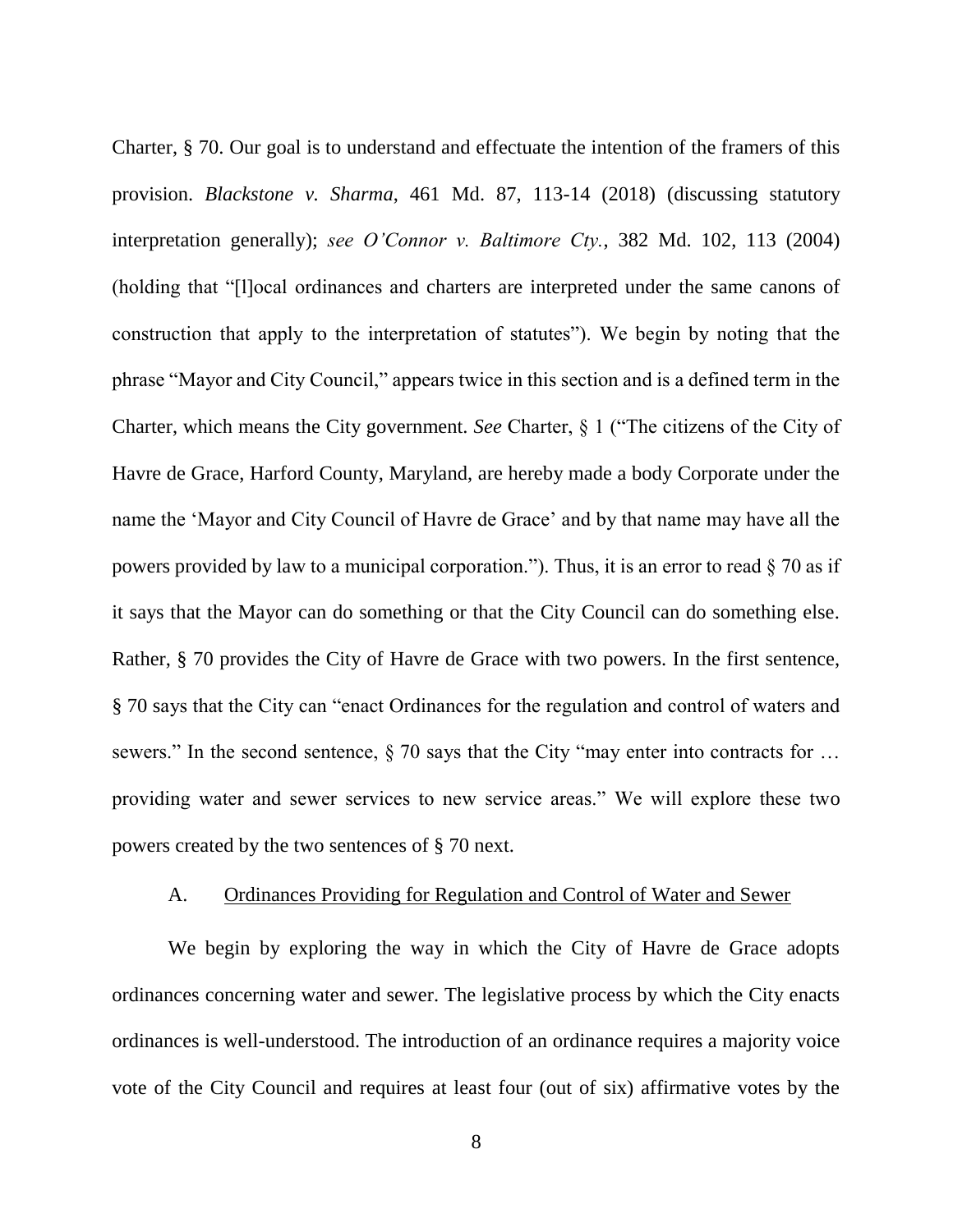members of the City Council for adoption on the first and second reader, which, unless the rules are suspended, must occur on separate days. Charter, § 19(A). Enacted ordinances are attested to by the Director of Administration and delivered to the Mayor for approval or veto. If the veto is overridden or the Mayor fails to act within fourteen days, the ordinance is treated as if it has been approved by the Mayor. Charter, § 19(C). The City's power to pass ordinances relating to water and sewer systems are very broad, and includes the powers granted in §§ 34, 68, and 70 of the Charter. Finally, we understand that the proper use of an ordinance is to provide a generally applicable framework for regulating and controlling water and sewers.<sup>7</sup> *Inlet Assocs. v. Assateague House Condo. Ass'n.*, 313 Md. 413, 429 (1988) (stating that when a municipal action is "one of general application prescribing a new plan or policy, it is considered legislative and therefore must be accomplished by ordinance").

# B. Contracts for the Purpose of Providing Water and Sewer to New Service Areas

The process by which the City enters contracts "for the purpose of providing water and sewer services to new service areas" is not explicitly stated in the Charter, but is no less clear. Entering into contracts is an executive branch function. *Queen Anne's Conservation, Inc. v. Cty. Com'rs of Queen Anne's Cty.*, 382 Md. 306, 321 (2004) (stating that the negotiation of contracts on behalf of a local government body constitutes a discretionary, executive action); *see Montgomery Cty. v. Revere Nat'l Corp., Inc.*, 341 Md.

<sup>&</sup>lt;sup>7</sup> In fact, the City has passed ordinances for the regulation and control of water and sewers. These are currently codified at Havre de Grace Code, Ch. 198 (water and sewers) and Ch. 169 (stormwater management).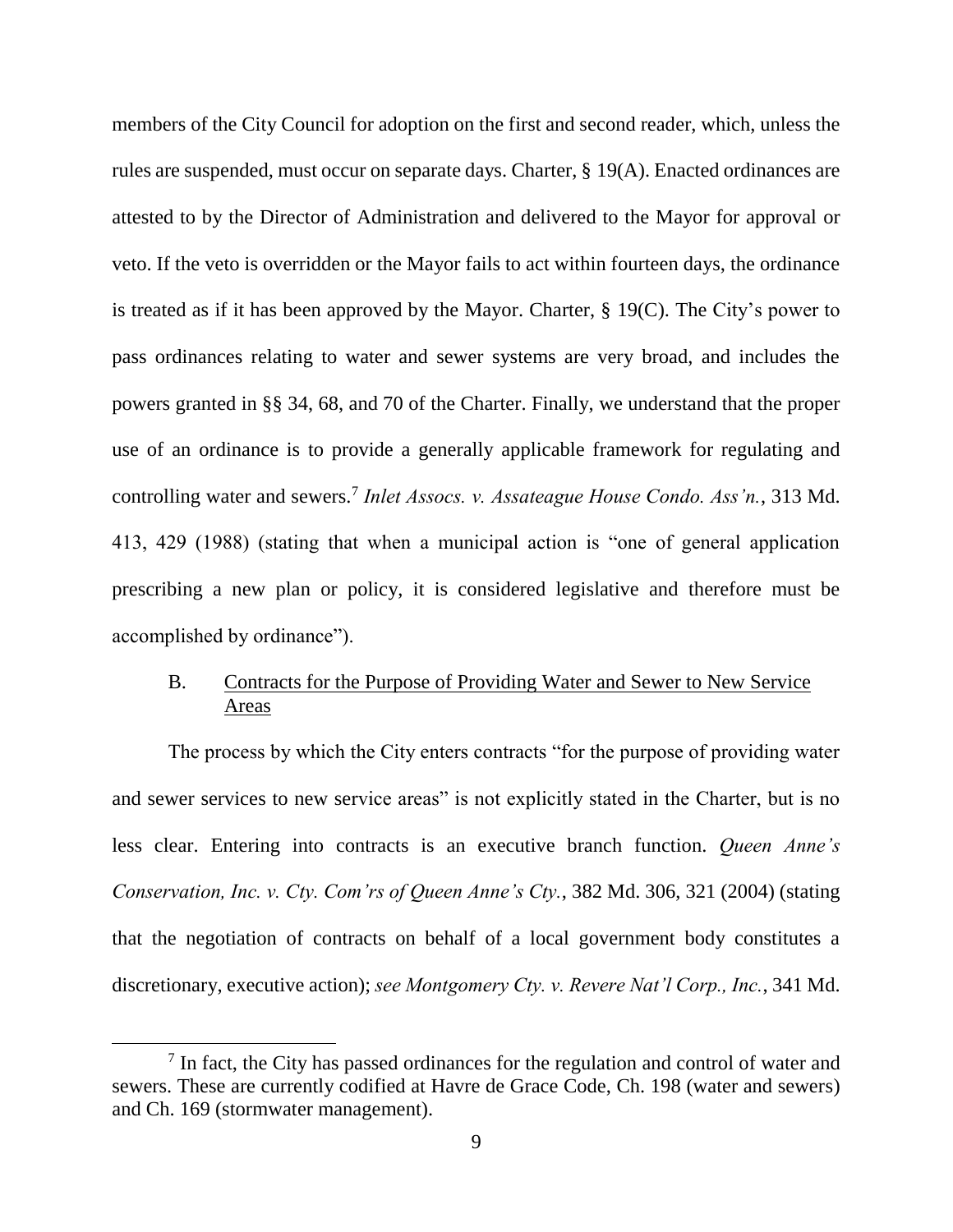366, 390 (1996) ("[W]hen the executive branch of the county government, in carrying out the laws and functions of government, enters into a contract, such action constitutes the exercise of executive discretion."); *Eggert v. Montgomery Cty. Council*, 263 Md. 243, 259 (1971) (stating that an executive action is one "which merely looks to or facilitates the administration, execution, or implementation of a law already in force and effect"). Contracts of the sort contemplated by the second sentence of § 70 of the Havre de Grace Charter could be entered into by the Mayor pursuant to the Mayor's power under Charter, § 18(B) or could be delegated by the Mayor to the Director of Public Works under Charter,  $§$  63(B).<sup>8</sup>

#### **III. CHARTER PROVISIONS RELATED TO ROADS**

l

The Havre de Grace City Charter also contains several provisions specifically giving the City power over its roads. First, § 65 essentially grants the City complete control over all "public ways":

> The City has control of all public ways in the City, except such as may be under the jurisdiction of the Maryland State Highway Commission. Subject to the laws of the State of Maryland and this Charter the City may do whatever it deems necessary to establish, operate and maintain in good condition the public ways of the City.

<sup>&</sup>lt;sup>8</sup> K. Hovnanian makes much of a passage in McQuillin's treatise on municipal corporations, which says that when a Charter is silent about the procedure for entering contracts, it is a function conducted by the city council. 10 McQuillin, *Municipal Corporations*, §§ 29:19; 29:25 (3d. Ed. Rev. 2010) (stating that the power to make contracts "generally … rests in the council or governing body" and "if the mode of contracting is not prescribed by statute or charter, a municipality may make a contract in the same manner as other corporations"). While we have tremendous respect for McQuillin's treatise and frequently rely upon it, that statement, while it may be true in certain circumstances (such as, for example, a municipal charter without a mayor), is not applicable to municipal corporations with a strong mayor form of government like the City of Havre de Grace.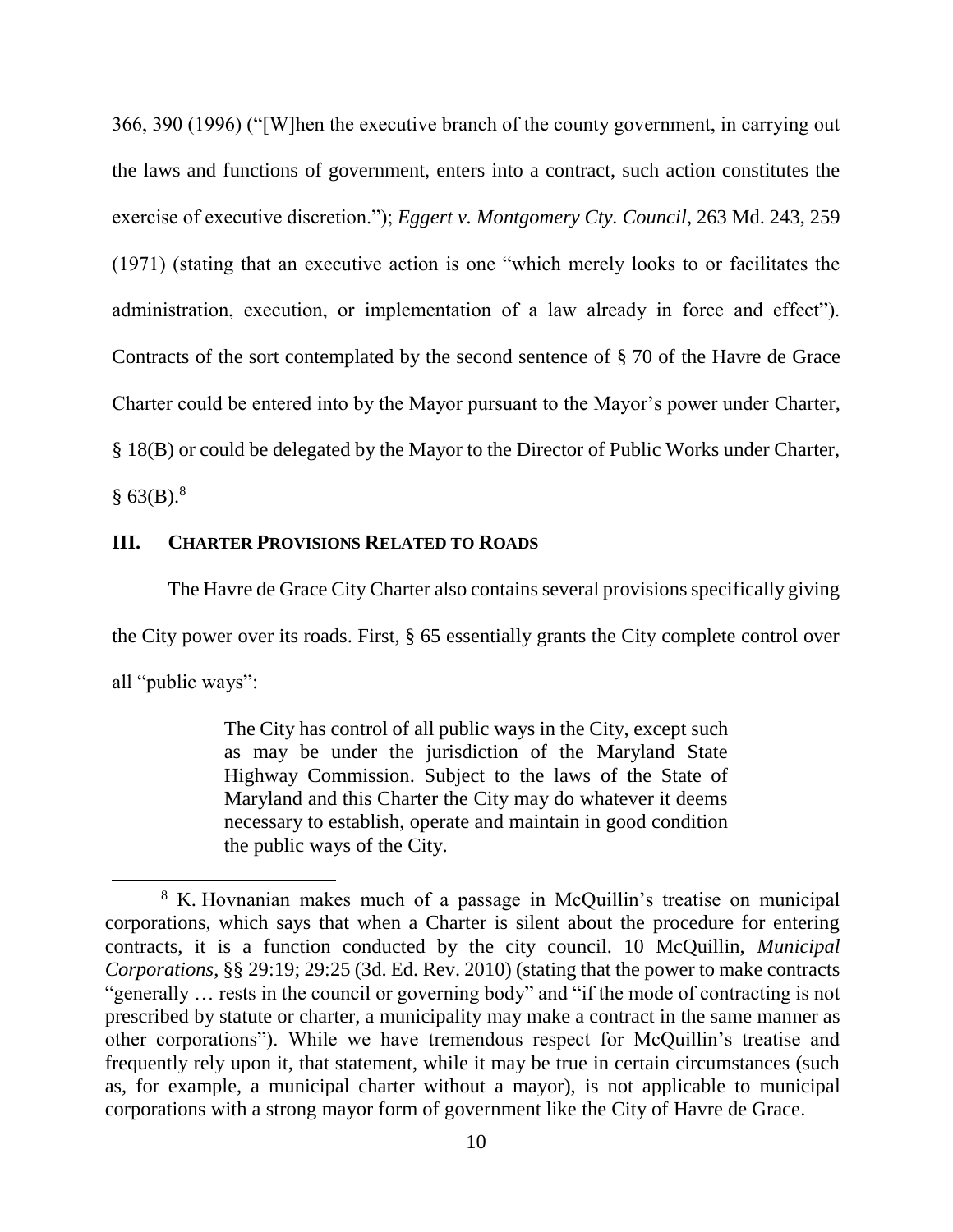Charter, § 65. Moreover, "public ways" is defined expansively to include all types of roads: "The term 'public ways' as used in this charter includes all streets, avenues, roads, highways, public thoroughfares, lanes[,] and alleys." Charter, § 64. Once again, the City's powers over public ways, including roads is plenary:

The City shall have the power to:

- A. Establish, regulate and change from time to time the grade lines, width, and construction materials of any City public way or part thereof, bridges, curbs and gutters.
- B. Grade, lay out, construct, open, extend, and make new City public ways.
- C. Grade, straighten, widen, alter, improve, or close up any existing City public way or part thereof.
- D. Pave, surface, repave, or resurface any City public way or part thereof.
- E. Install, construct, reconstruct, repair, and maintain curbs and/or gutters along any City public way or part thereof.
- F. Construct, reconstruct, maintain, and repair bridges.
- G. Name City public ways.
- H. Have surveys, plans, specifications, and estimates made for any of the above activities or projects or parts thereof.

Charter, § 66. *See also* Charter, §§ 33, 34. While there is no provision similar to § 70 for roads, we think it is self-evident that the City can, through its legislative process, pass ordinances regulating roads, Charter, § 34(A) (listing "streets or public ways" under the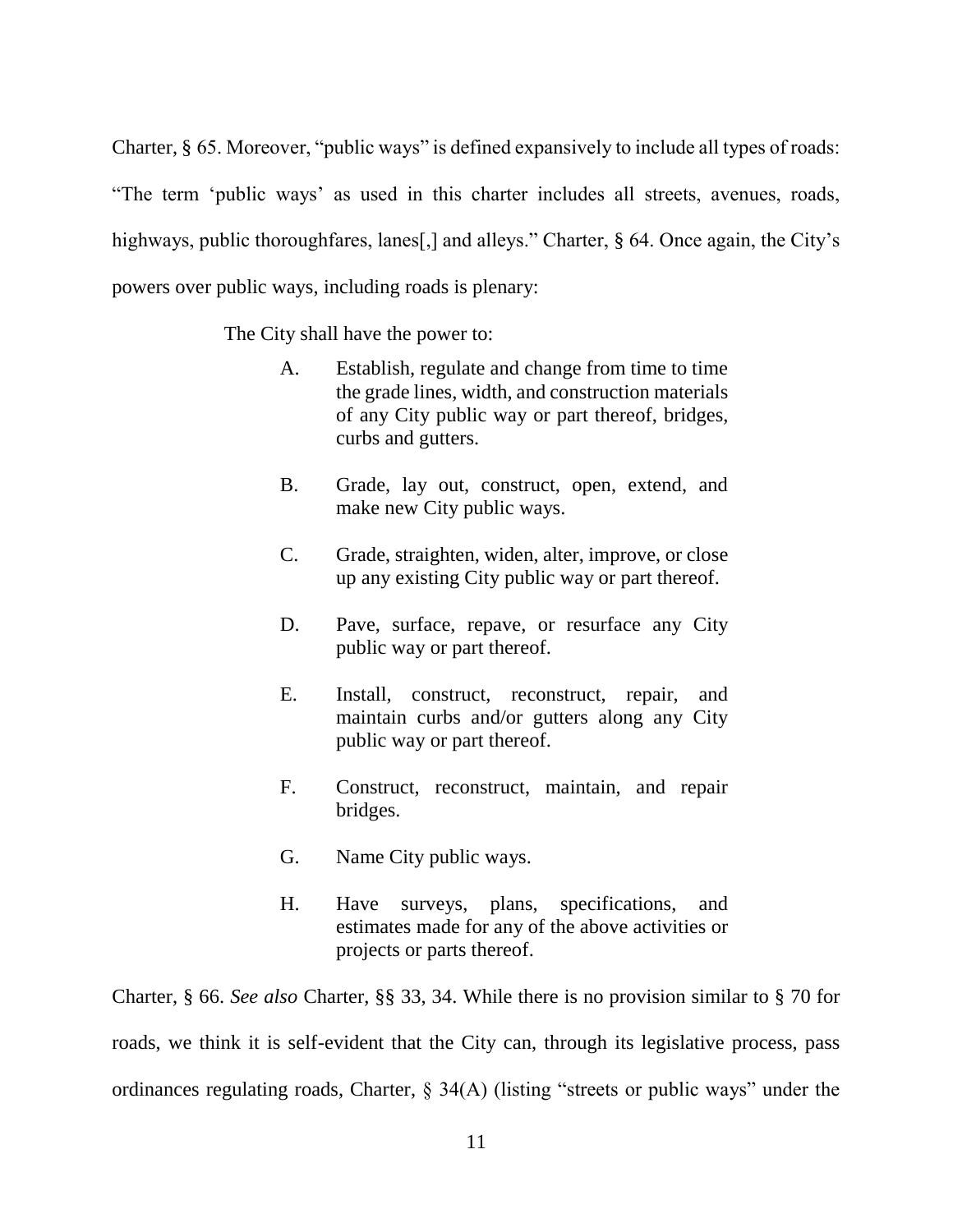City Council's specific powers), and can, through its executive processes, enter contracts for the maintenance, modification, and expansion of the road system.

### **ANALYSIS**

In *K. Hovnanian I*, K. Hovnanian's theory was that the City Council had, using the legislative process, bound the City to the recoupment agreement.<sup>9</sup> This Court, however, was limited in its review to the grounds relied upon by the circuit court in granting summary judgment and did not reach this theory. We now note that the recoupment agreement wasn't prepared in the form of an ordinance and did not proceed through the City Council as an ordinance must. Charter, § 19(A). It was not drafted in a general fashion, covering a multitude of situations, as ordinances are. *See Inlet Assocs.*, 313 Md. at 429 (describing ordinances). It was not presented to the Mayor by the Director of Administration and the Mayor neither vetoed it (and had that veto overridden) nor was it suggested that the Mayor's inaction constituted a "pocket passage" (as is permitted under § 19(C) of the Charter). The recoupment agreement, therefore, was not and could not have been approved using the legislative process.

In this second appeal, K. Hovnanian argues that the recoupment agreement set out its own terms for adoption, was adopted pursuant to those terms, and is therefore a valid and enforceable contract. The recoupment agreement recites that it was "approved [by City Council] … [, which] authorized the Mayor to sign the agreement, by affirmative vote at

<sup>&</sup>lt;sup>9</sup> We acknowledge that the City Council did participate in the negotiation of this recoupment agreement. Whatever the political benefit of its participation (and it obviously had less benefit than anticipated) doesn't change the fact that its approval was, as a legal matter, surplusage.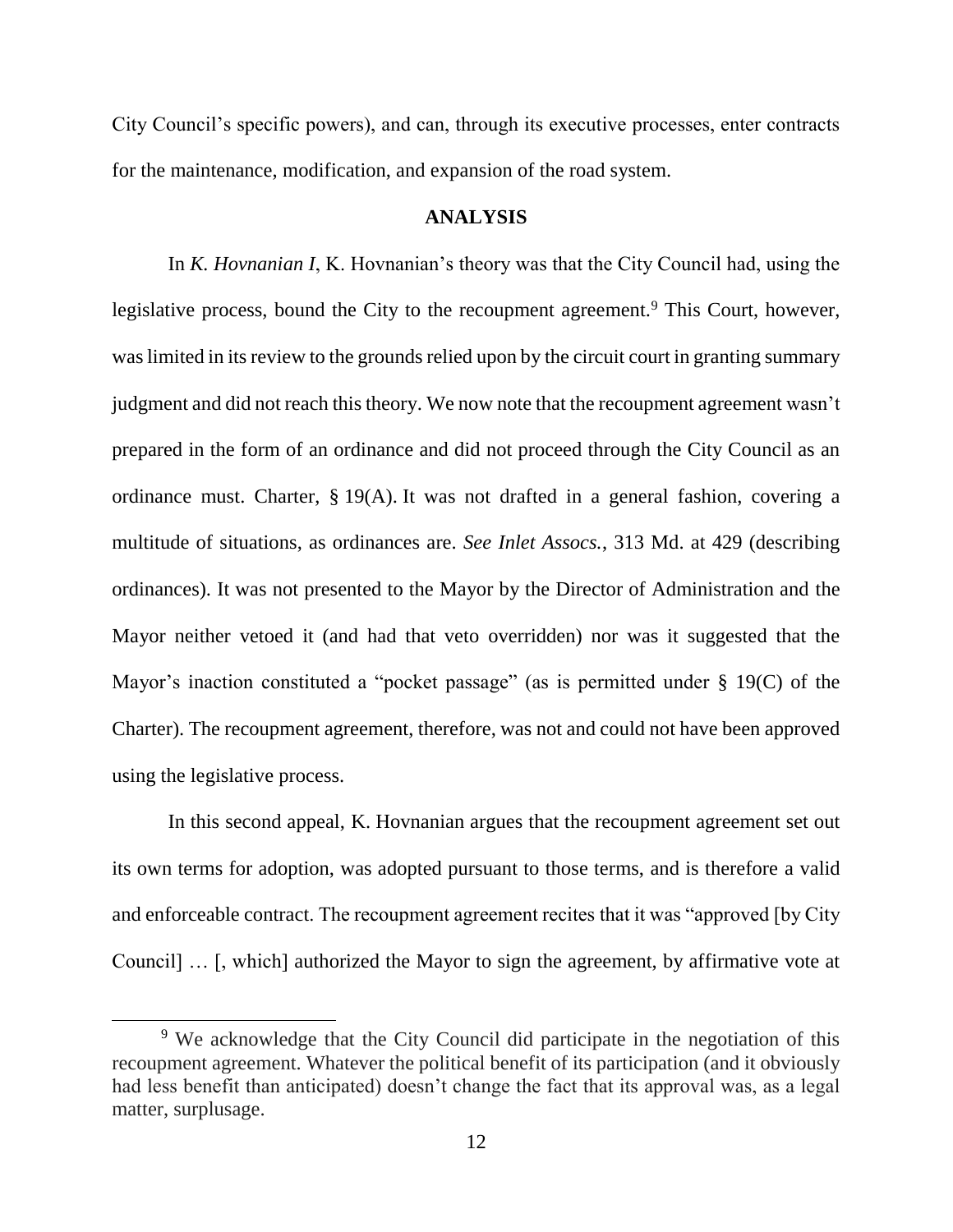the meeting of the City Council on October 4, 2010." K. Hovnanian argues that this represents a meeting of the minds between itself and the City of Havre de Grace and is, therefore, a binding contract.

While it may be true that nothing more is required in a standard bilateral contract than the meeting of the minds between the two contracting parties and that the parties may assent to contract formation by any means they desire, that rule is not true for government contracts. *See Cochran v. Norkunas*, 398 Md. 1, 14 (2007) (discussing contract formation). In Maryland, state and local governments can only enter into contracts through the processes determined by their respective foundational documents. The leading case in this sphere is *Gontrum v. Mayor & City Council of Baltimore*, 182 Md. 370 (1943). In *Gontrum*, the Court of Appeals held that a party who contracts with a municipal government is "bound to take notice of limitation of its powers to contract and also of the power of the particular officer or agency to make the contract." *Id*. at 375. Specifically, the Court noted that "[e]very person is presumed to know the nature and extent of the power of municipal officers, and therefore cannot be deemed to have been deceived or misled by acts done without legal authority." *Id*. at 378. The *Gontrum* principle exists to protect the public: "[I]t seems more reasonable that an individual should occasionally suffer from the mistakes of public agents or officials, than to adopt a rule, which, through proper combinations and collusion, might be turned to the detriment and injury of the public." *Id*. at 376. Thus, the *Gontrum* rule is that if you want to contract with local government in Maryland, you must follow the procedure laid out in its Charter and, if you fail to do so, you bear the risk of loss. We reaffirmed this principle in *Alternatives Unlimited, Inc. v. New Baltimore City*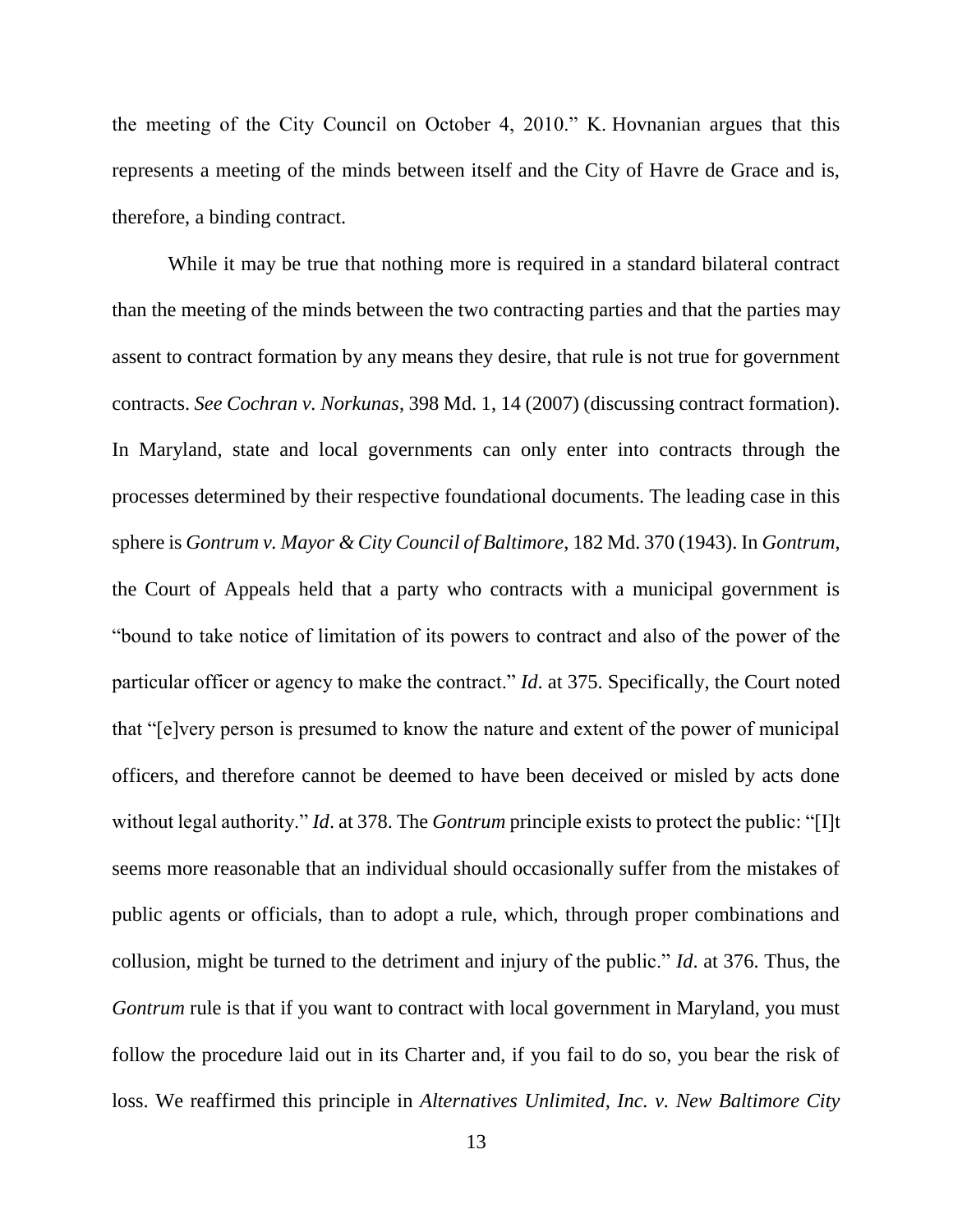*Board of School Commissioners*. 155 Md. App. 415, 428 (2004) ("*Gontrum* is now the unchallenged flagship case that is consistently and regularly followed.").<sup>10</sup>

Despite its complexity, this recoupment agreement is just a contract like any other that the City of Havre de Grace enters into every single day. Here, K. Hovnanian and the City Council purported to change the way in which the City of Havre de Grace enters into contracts. But such a method of entering into contracts—by City Council approval and a ministerial<sup>11</sup> mayoral acknowledgment—is not permitted by the City Charter and thus is not effective. Moreover, the Court of Appeals put the responsibility on those who, like K. Hovnanian here, seek to contract with a local government to "ascertain the nature and extent" of the authority of the City Council's power and the City is "not bound by a contract

<sup>10</sup> Judge Charles E. Moylan, Jr. extolled the virtues of *Gontrum*:

*Alternatives Unlimited*, 155 Md. App. at 425.

The overarching principle of *Gontrum* is that a governmental entity, unlike a private corporation, may never have an obligation imposed upon it to expend public funds except in the formal manner expressly provided by law. There is no exemption from this rule because of any apparent authority of one of its agents to bind the governmental entity. There is imposed on any party dealing with the governmental entity, moreover, an absolute responsibility 1) to know the limitations on the powers of the agent to contract on behalf of the governmental entity and 2) to be familiar with and bound by "the power of the particular officer or agency to make the contract" in question.

 $11$  A ministerial act is a task in which "nothing is left to discretion" of the official, compared to a task where "the official has the freedom and authority to make decisions and choices." *Leake v. Johnson*, 204 Md. App. 387, 403 (2012).